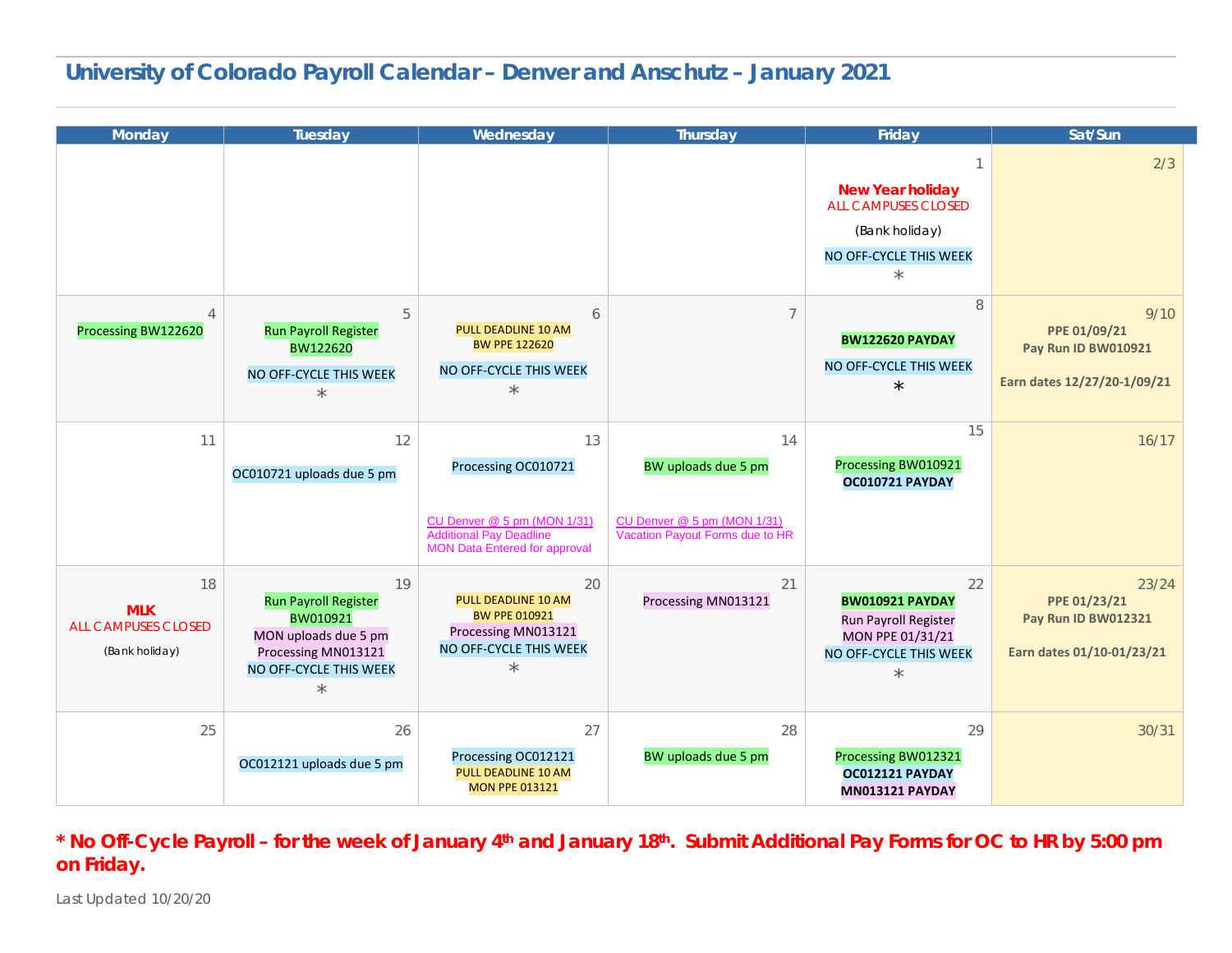# **University of Colorado Payroll Calendar – Denver and Anschutz – February 2021**

| <b>Monday</b>                                                                                                | Tuesday                                                                                                                         | Wednesday                                                                                                                          | <b>Thursday</b>                                                                             | Friday                                                                                                                                    | Sat/Sun                                                                   |
|--------------------------------------------------------------------------------------------------------------|---------------------------------------------------------------------------------------------------------------------------------|------------------------------------------------------------------------------------------------------------------------------------|---------------------------------------------------------------------------------------------|-------------------------------------------------------------------------------------------------------------------------------------------|---------------------------------------------------------------------------|
| <b>Run Payroll Register</b><br>BW012321                                                                      | OC012821 uploads due 5 pm                                                                                                       | 3<br><b>PULL DEADLINE 10 AM</b><br><b>BW PPE 012321</b><br>Processing OC012821                                                     |                                                                                             | 5<br>BW012321 PAYDAY<br>(Pay Run ID BW012321)<br>OC012821 PAYDAY                                                                          | 6/7<br>PPE 02/06/21<br>Pay Run ID BW020621<br>Earn dates 01/24-02/06/21   |
| 8                                                                                                            | 9<br>OC020421 uploads due 5 pm                                                                                                  | 10<br>Processing OC020421<br>CU Denver @ 5 pm (MON 2/28)<br><b>Additional Pay Deadline</b><br><b>MON Data Entered for approval</b> | 11<br>BW uploads due 5 pm<br>CU Denver @ 5 pm (MON 2/28)<br>Vacation Payout Forms due to HR | 12<br>Processing BW020621<br>OC020421 PAYDAY                                                                                              | 13/14                                                                     |
| 15<br>Presidents' Day<br><b>Anschutz CLOSED</b><br><b>Run Payroll Register</b><br>BW020621<br>(Bank holiday) | 16<br>MON uploads due 5 pm<br>Pay Run ID MN022821<br><b>Processing MON PPE</b><br>02/28/21<br>NO OFF-CYCLE THIS WEEK<br>$\star$ | 17<br><b>PULL DEADLINE 10 AM</b><br><b>BW PPE 020621</b><br>Processing MN022821<br>NO OFF-CYCLE THIS WEEK<br>$\star$               | 18<br>Processing MN022821                                                                   | 19<br><b>BW020621 PAYDAY</b><br>(Pay Run ID BW020621)<br>Run Payroll Register<br>MON PPE 02/28/21<br>NO OFF-CYCLE THIS WEEK<br>$^{\star}$ | 20/21<br>PPE 02/20/21<br>Pay Run ID BW022021<br>Earn dates 02/07-02/20/21 |
| 22                                                                                                           | 23<br>OC021821 uploads due 5 pm                                                                                                 | 24<br>Processing OC021821<br><b>PULL DEADLINE 10 AM</b><br><b>MON PPE 022821</b>                                                   | 25<br>BW uploads due 5 pm                                                                   | 26<br>Processing BW022021<br>OC021821 PAYDAY<br><b>MN022821 PAYDAY</b><br>Pay Run ID MN022821                                             | 27/28                                                                     |

**\* No Off-Cycle Payroll – for the week of February 15th. Submit Additional Pay Forms for OC to HR by 5:00 pm on Friday.**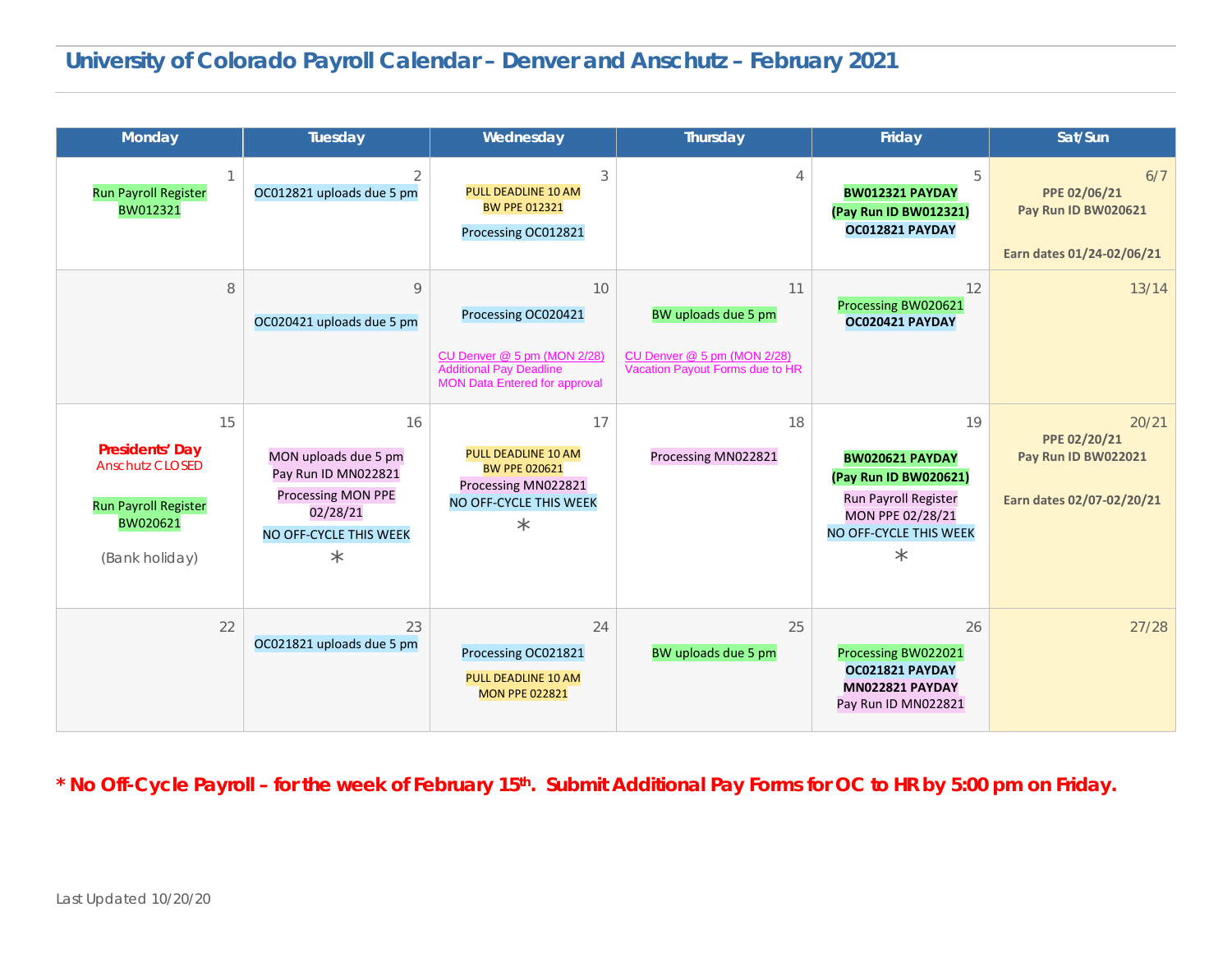| Monday                                                                                               | Tuesday                                                                                                                                  | Wednesday                                                                                                                                         | Thursday                  | Friday                                                                                                                                         | Sat/Sun                                                                          |
|------------------------------------------------------------------------------------------------------|------------------------------------------------------------------------------------------------------------------------------------------|---------------------------------------------------------------------------------------------------------------------------------------------------|---------------------------|------------------------------------------------------------------------------------------------------------------------------------------------|----------------------------------------------------------------------------------|
| <b>Run Payroll Register</b><br>BW022021                                                              | $\overline{2}$<br>OC022521 uploads due 5 pm                                                                                              | 3<br>Processing OC022521<br>PULL DEADLINE 10 AM<br><b>BW PPE 022021</b>                                                                           |                           | 5<br><b>BW022021 PAYDAY</b><br>(Pay Run ID BW022021)<br>OC022521 PAYDAY                                                                        | 6/7<br>PPE 03/06/21<br><b>Pay Run ID BW030621</b><br>Earn dates 02/21-03/06/21   |
| 8                                                                                                    | 9<br>OC030421 uploads due 5 pm                                                                                                           | 10<br>Processing OC030421                                                                                                                         | 11<br>BW uploads due 5 pm | 12<br>Processing BW030621<br>OC030421 PAYDAY                                                                                                   | 13/14                                                                            |
| 15<br><b>Run Payroll Register</b><br>BW030621                                                        | 16<br>OC031121 uploads due 5 pm<br>CU Denver @ 5 pm (MON 3/31)<br><b>Additional Pay Deadline</b><br><b>MON Data Entered for approval</b> | 17<br>Processing OC031121<br><b>PULL DEADLINE 10 AM</b><br><b>BW PPE 030621</b><br>CU Denver @ 5 pm (MON 3/31)<br>Vacation Payout Forms due to HR | 18                        | 19<br><b>BW030621 PAYDAY</b><br>(Pay Run ID BW030621)<br>OC031121 PAYDAY<br>MON uploads due 5 pm<br>Pay Run ID MN033121<br>Processing MN033121 | 20/21<br>PPE 03/20/21<br><b>Pay Run ID BW032021</b><br>Earn dates 03/07-03/20/21 |
| 22<br>Processing MN033121                                                                            | 23<br>Processing MN033121<br>NO OFF-CYCLE THIS WEEK<br>$\star$                                                                           | 24<br>Run Payroll Register<br>MON PPE 03/31/21<br>NO OFF-CYCLE THIS WEEK<br>$\star$                                                               | 25<br>BW uploads due 5 pm | 26<br>Processing BW032021<br>NO OFF-CYCLE THIS WEEK<br>$\star$                                                                                 | 27/28                                                                            |
| 29<br><b>Run Payroll Register</b><br>BW032021<br><b>PULL DEADLINE 10 AM</b><br><b>MON PPE 033121</b> | 30<br>OC032521 uploads due 5 pm                                                                                                          | 31<br>Processing OC032521<br><b>PULL DEADLINE 10 AM</b><br><b>BW PPE 032021</b><br><b>MN033121 PAYDAY</b><br>Pay Run ID MN033121                  |                           |                                                                                                                                                |                                                                                  |

**\* No Off-Cycle Payroll – for the week of March 22nd. Submit Additional Pay Forms for OC to HR by 5:00 pm on Friday.**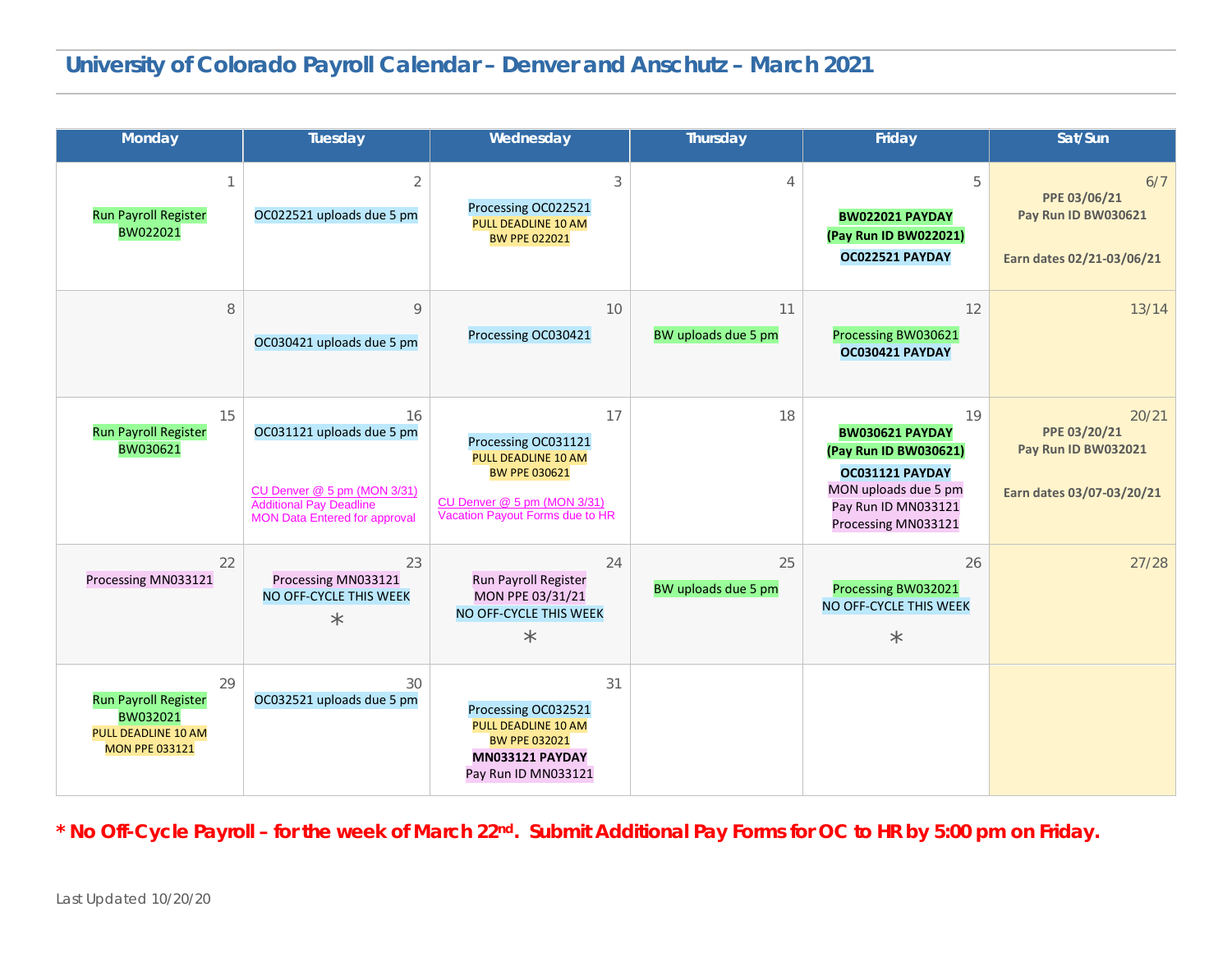## **University of Colorado Payroll Calendar – Denver and Anschutz – April 2021**

| Monday                                        | Tuesday                                                                                                       | Wednesday                                                                                                                              | <b>Thursday</b>                                                                                             | Friday                                                                                                                                     | Sat/Sun                                                                        |
|-----------------------------------------------|---------------------------------------------------------------------------------------------------------------|----------------------------------------------------------------------------------------------------------------------------------------|-------------------------------------------------------------------------------------------------------------|--------------------------------------------------------------------------------------------------------------------------------------------|--------------------------------------------------------------------------------|
|                                               |                                                                                                               |                                                                                                                                        |                                                                                                             | 2<br><b>BW032021 PAYDAY</b><br>(Pay Run ID BW032021)<br>OC032521 PAYDAY                                                                    | 3/4<br>PPE 04/03/21<br><b>Pay Run ID BW040321</b><br>Earn dates 03/21-04/03/21 |
| 5                                             | 6<br>OC040121 uploads due 5 pm                                                                                | $\overline{7}$<br>Processing OC040121                                                                                                  | 8<br>BW uploads due 5 pm                                                                                    | 9<br>Processing BW040321<br>OC040121 PAYDAY                                                                                                | 10/11                                                                          |
| 12<br><b>Run Payroll Register</b><br>BW040321 | 13<br>OC040821 uploads due 5 pm                                                                               | 14<br>Processing OC040821<br><b>PULL DEADLINE 10 AM</b><br><b>BW PPE 040321</b>                                                        | 15<br>CU Denver @ 5 pm (MON 4/30)<br><b>Additional Pay Deadline</b><br><b>MON Data Entered for approval</b> | 16<br><b>BW040321 PAYDAY</b><br>(Pay Run ID BW040321)<br>OC040821 PAYDAY<br>CU Denver @ 5 pm (MON 4/30)<br>Vacation Payout Forms due to HR | 17/18<br>PPE 04/17/21<br>Pay Run ID BW041721<br>Earn dates 04/04-04/17/21      |
| 19                                            | 20<br>MON uploads due 5 pm<br>Pay Run ID MN043021<br>Processing MN043021<br>NO OFF-CYCLE THIS WEEK<br>$\star$ | 21<br>Processing MN043021<br>NO OFF-CYCLE THIS WEEK<br>$\star$                                                                         | 22<br>Processing MN043021<br>BW uploads due 5 pm                                                            | 23<br>Run Payroll Register<br>MON PPE 04/30/21<br>Processing BW041721<br>NO OFF-CYCLE THIS WEEK<br>$\star$                                 | 24/25                                                                          |
| 26<br><b>Run Payroll Register</b><br>BW041721 | 27<br>OC042221 uploads due 5 pm                                                                               | 28<br>Processing OC042221<br><b>PULL DEADLINE 10 AM</b><br><b>MON PPE 043021</b><br><b>PULL DEADLINE 10 AM</b><br><b>BW PPE 041721</b> | 29                                                                                                          | 30<br><b>BW041721 PAYDAY</b><br>(Pay Run ID BW041721)<br>OC042221 PAYDAY<br><b>MN043021 PAYDAY</b><br>Pay Run ID MN043021                  |                                                                                |

**\* No Off-Cycle Payroll – for the week of April 19th. Submit Additional Pay Forms for OC to HR by 5:00 pm on Friday.**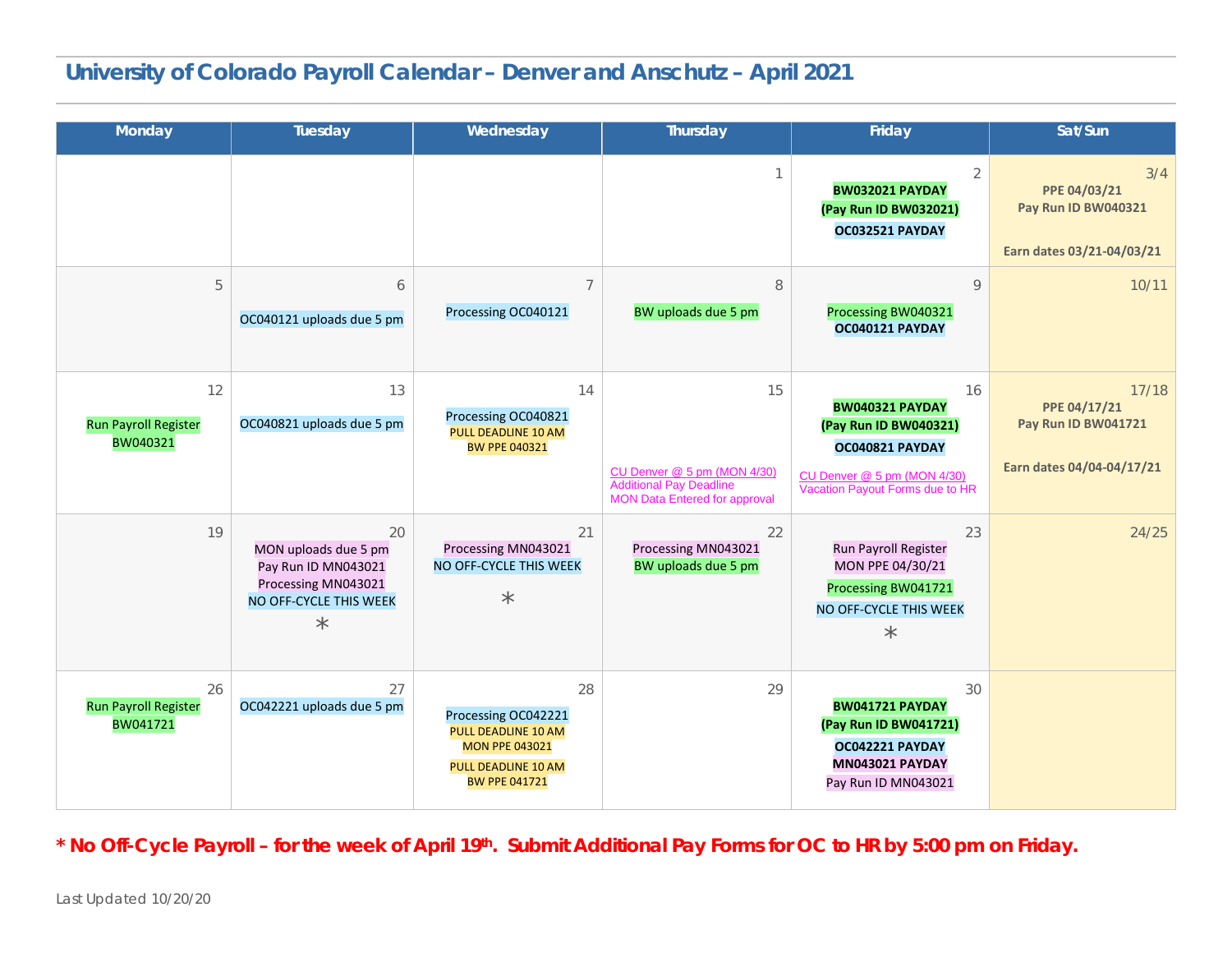## **University of Colorado Payroll Calendar – Denver and Anschutz – May 2021**

| <b>Monday</b>                                                   | Tuesday                                                                                                       | Wednesday                                                                                                                | <b>Thursday</b>                                                                                      | Friday                                                                                                                                     | Sat/Sun                                                                   |
|-----------------------------------------------------------------|---------------------------------------------------------------------------------------------------------------|--------------------------------------------------------------------------------------------------------------------------|------------------------------------------------------------------------------------------------------|--------------------------------------------------------------------------------------------------------------------------------------------|---------------------------------------------------------------------------|
|                                                                 |                                                                                                               |                                                                                                                          |                                                                                                      |                                                                                                                                            | 1/2<br>PPE 05/01/21<br>Pay Run ID BW050121<br>Earn dates 04/18-05/01/21   |
| 3                                                               | $\overline{4}$<br>OC042921 uploads due 5 pm                                                                   | 5<br>Processing OC042921                                                                                                 | 6<br>BW uploads due 5 pm                                                                             | $\overline{7}$<br>Processing BW050121<br>OC042921 PAYDAY                                                                                   | 8/9                                                                       |
| 10<br><b>Run Payroll Register</b><br>BW050121                   | 11<br>OC050621 uploads due 5 pm                                                                               | 12<br>Processing OC050621<br>PULL DEADLINE 10 AM<br><b>BW PPE 050121</b>                                                 | 13<br>CU Denver @ 5 pm (MON 5/31)<br>Additional Pay Deadline<br><b>MON Data Entered for approval</b> | 14<br><b>BW050121 PAYDAY</b><br>(Pay Run ID BW050121)<br>OC050621 PAYDAY<br>CU Denver @ 5 pm (MON 5/31)<br>Vacation Payout Forms due to HR | 15/16<br>PPE 05/15/21<br>Pay Run ID BW051521<br>Earn dates 05/02-05/15/21 |
| 17                                                              | 18<br>MON uploads due 5 pm<br>Pay Run ID MN053121<br>Processing MN053121<br>NO OFF-CYCLE THIS WEEK<br>$\star$ | 19<br>Processing MN053121<br>NO OFF-CYCLE THIS WEEK<br>$\star$                                                           | 20<br>Processing MN053121<br>BW uploads due 5 pm                                                     | 21<br>Run Payroll Register<br>MON PPE 05/31/21<br>Processing BW051521<br>NO OFF-CYCLE THIS WEEK<br>$\star$                                 | 22/23                                                                     |
| 24<br><b>Run Payroll Register</b><br>BW051521                   | 25<br>OC052021 uploads due 5 pm                                                                               | 26<br>Processing OC052021<br>PULL DEADLINE 10 AM<br><b>MON PPE 053121</b><br>PULL DEADLINE 10 AM<br><b>BW PPE 051521</b> | 27                                                                                                   | 28<br>MN053121 PAYDAY<br>Pay Run ID MN053121<br><b>BW051521 PAYDAY</b><br>(Pay Run ID BW051521)<br>OC052021 PAYDAY                         | 29/30<br>PPE 05/29/21<br>Pay Run ID BW052921<br>Earn dates 05/16-05/29/21 |
| Memorial Day 31<br><b>ALL CAMPUSES CLOSED</b><br>(Bank holiday) |                                                                                                               |                                                                                                                          |                                                                                                      |                                                                                                                                            |                                                                           |

#### **\* No Off-Cycle Payroll – for the week of May 17th. Submit Additional Pay Forms for OC to HR by 5:00 pm on Friday.**

Last Updated 10/20/20